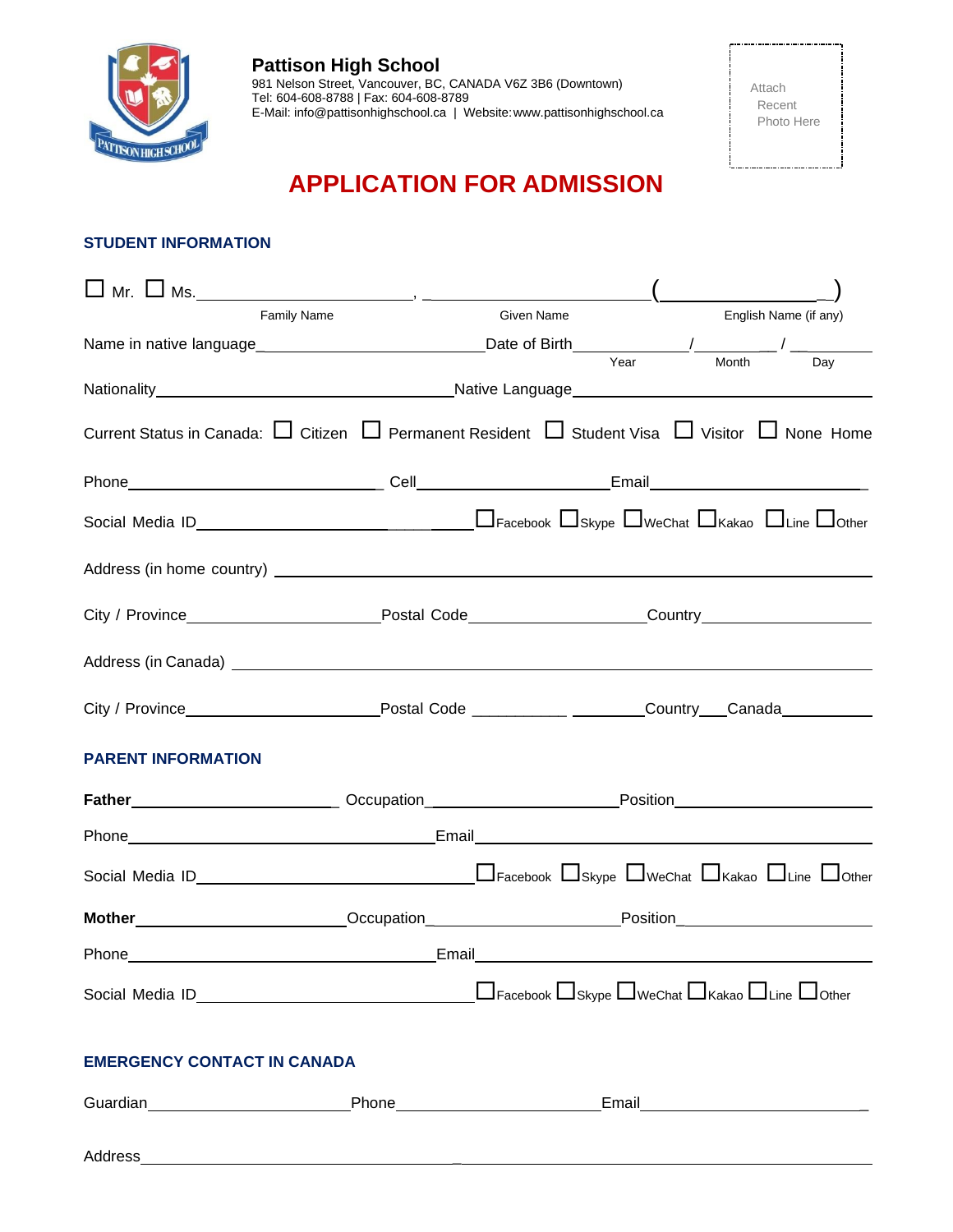## **EDUCATION HISTORY**

| Name of Previous School Name of Previous School |                |          |      |                 |                 |                             |                    |
|-------------------------------------------------|----------------|----------|------|-----------------|-----------------|-----------------------------|--------------------|
|                                                 |                |          |      |                 |                 | $\mathsf{To:}\_\_\_\_\_\_\$ |                    |
| My current English level is approximately:      |                |          |      | Month           | Year            | Month                       | Year               |
| $\Box$ Beginner $\Box$ Intermediate             |                |          |      | Advanced        | Excellent       |                             | $\square$ EPT<br>% |
| <b>ENROLLMENT INFORMATION</b>                   |                |          |      |                 |                 |                             |                    |
| The grade I plan to enroll in is:               |                |          |      |                 |                 |                             |                    |
| $\Box$ Grade 8                                  | $\Box$ Grade 9 | Grade 10 |      | $\Box$ Grade 11 | $\Box$ Grade 12 |                             | Adult Program      |
|                                                 |                |          |      |                 |                 |                             |                    |
|                                                 | Month          |          | Year |                 |                 | Month                       | Year               |

#### **MEDICAL INSURANCE**

Students are required to have medical insurance. The school can provide the opportunity for medical insurance through a group policy if so desired. Otherwise, it is the responsibility of the student to provide proof of adequate medical coverage. The parent/guardian or student (if over the age of 19), agree to assume responsibility for any injury resulting from participation in school activities. All school activities are sufficiently supervised to ensure the safety of all participants. The school is not responsible for any loss or injury by the student during travel to and from Pattison High School.

 $\Box$  I have my own medical insurance (please submit copy)  $\Box$  I require the school to arrange medical insurance

## **MEDICAL ALERT / LEGAL ALERT**

Do you have any medical or legal condition that we need to be aware of?

| No                                                                                                             |       |                        |                         |  |  |
|----------------------------------------------------------------------------------------------------------------|-------|------------------------|-------------------------|--|--|
| Doctor Name: Name: Name: Name: Name: Name: Name: Name: Name: Name: Name: Name: Name: Name: Name: Name: Name: N |       |                        |                         |  |  |
| OTHER STUDENT SERVICES YOU WOULD LIKE PATTISON HIGH SCHOOL TO PROVIDE:                                         |       |                        |                         |  |  |
| Accommodation / Homestay                                                                                       |       | $\Box$ Airport pick-up | Custodianship           |  |  |
| If homestay service is required, please complete Homestay Application Form.                                    |       |                        |                         |  |  |
| HOW DID YOU FIND OUT ABOUT OUR SCHOOL?                                                                         |       |                        |                         |  |  |
| Friend<br>Name of friend                                                                                       | Media | Name of media          | Agent_<br>Name of agent |  |  |